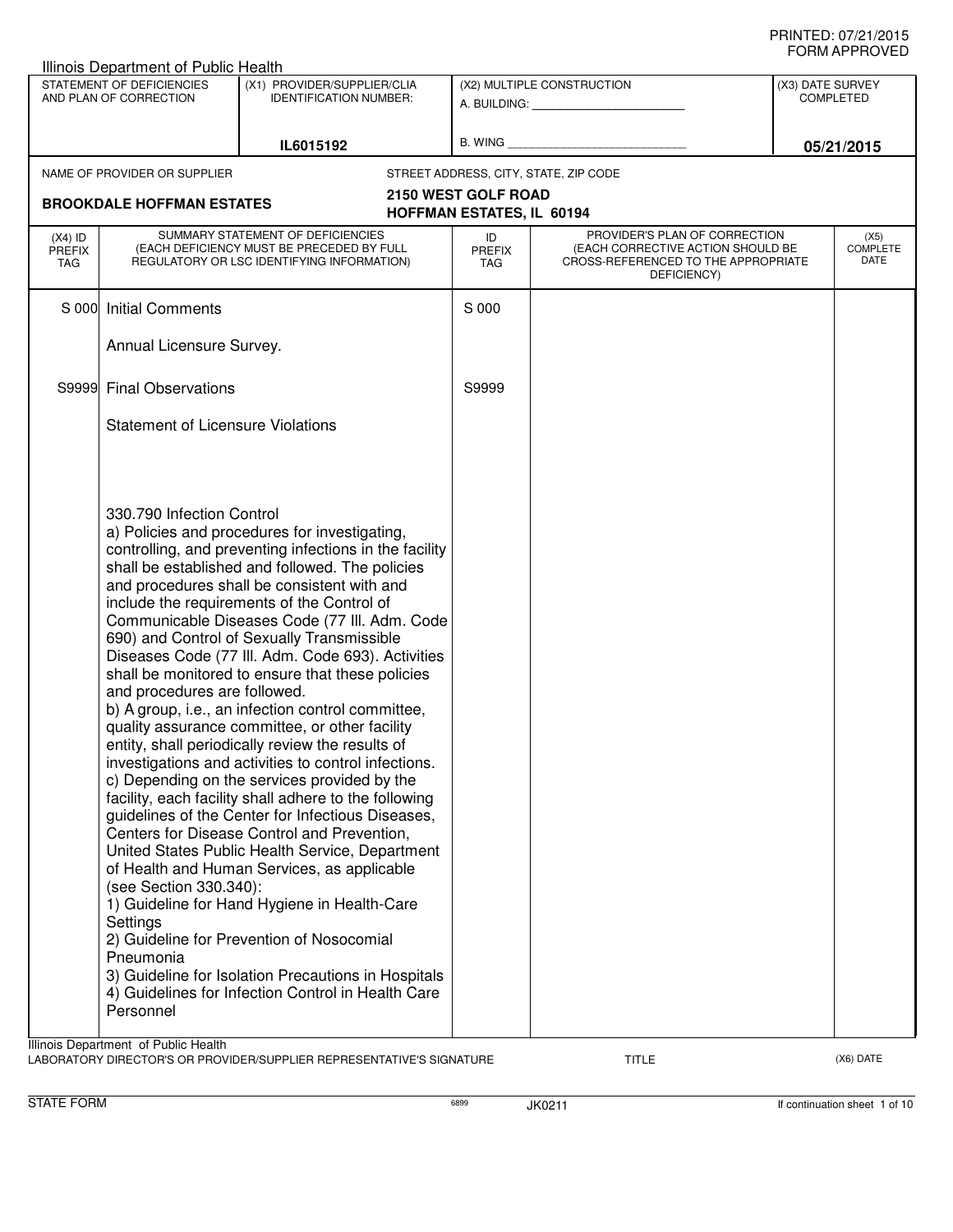|                                                                                                                     | Illinois Department of Public Health |                                                                                                                                                                                                                                                                                                                                                                                                    |                                                         |                                                                                                                          |  |                                 |
|---------------------------------------------------------------------------------------------------------------------|--------------------------------------|----------------------------------------------------------------------------------------------------------------------------------------------------------------------------------------------------------------------------------------------------------------------------------------------------------------------------------------------------------------------------------------------------|---------------------------------------------------------|--------------------------------------------------------------------------------------------------------------------------|--|---------------------------------|
| STATEMENT OF DEFICIENCIES<br>(X1) PROVIDER/SUPPLIER/CLIA<br>AND PLAN OF CORRECTION<br><b>IDENTIFICATION NUMBER:</b> |                                      |                                                                                                                                                                                                                                                                                                                                                                                                    | (X2) MULTIPLE CONSTRUCTION                              | (X3) DATE SURVEY<br><b>COMPLETED</b>                                                                                     |  |                                 |
|                                                                                                                     |                                      |                                                                                                                                                                                                                                                                                                                                                                                                    | A. BUILDING: A. BUILDING:                               |                                                                                                                          |  |                                 |
|                                                                                                                     |                                      | IL6015192                                                                                                                                                                                                                                                                                                                                                                                          | B. WING                                                 |                                                                                                                          |  | 05/21/2015                      |
|                                                                                                                     | NAME OF PROVIDER OR SUPPLIER         |                                                                                                                                                                                                                                                                                                                                                                                                    |                                                         | STREET ADDRESS, CITY, STATE, ZIP CODE                                                                                    |  |                                 |
|                                                                                                                     | <b>BROOKDALE HOFFMAN ESTATES</b>     |                                                                                                                                                                                                                                                                                                                                                                                                    | 2150 WEST GOLF ROAD<br><b>HOFFMAN ESTATES, IL 60194</b> |                                                                                                                          |  |                                 |
|                                                                                                                     |                                      |                                                                                                                                                                                                                                                                                                                                                                                                    |                                                         |                                                                                                                          |  |                                 |
| $(X4)$ ID<br><b>PREFIX</b><br>TAG                                                                                   |                                      | SUMMARY STATEMENT OF DEFICIENCIES<br>(EACH DEFICIENCY MUST BE PRECEDED BY FULL<br>REGULATORY OR LSC IDENTIFYING INFORMATION)                                                                                                                                                                                                                                                                       | ID<br>PREFIX<br>TAG                                     | PROVIDER'S PLAN OF CORRECTION<br>(EACH CORRECTIVE ACTION SHOULD BE<br>CROSS-REFERENCED TO THE APPROPRIATE<br>DEFICIENCY) |  | (X5)<br><b>COMPLETE</b><br>DATE |
| S9999                                                                                                               | Continued From page 1                |                                                                                                                                                                                                                                                                                                                                                                                                    | S9999                                                   |                                                                                                                          |  |                                 |
|                                                                                                                     | August 2, 2005)                      | (Source: Added at 29 III. Reg. 12891, effective                                                                                                                                                                                                                                                                                                                                                    |                                                         |                                                                                                                          |  |                                 |
|                                                                                                                     | hand washing protocol                | Based on observation, interview and record<br>review facility failed to assure resident care<br>attendants wash their hands promptly after<br>providing direct care to residents and provide<br>accessible hand washing supplies in resident<br>bathrooms. Facility staff also failed to follow their                                                                                              |                                                         |                                                                                                                          |  |                                 |
|                                                                                                                     |                                      | This applies to all 98 residents in facility.                                                                                                                                                                                                                                                                                                                                                      |                                                         |                                                                                                                          |  |                                 |
|                                                                                                                     |                                      | This requirement not met evidenced by:                                                                                                                                                                                                                                                                                                                                                             |                                                         |                                                                                                                          |  |                                 |
|                                                                                                                     | room door knob.                      | On 5/19/15 at 12:55 PM, in the "Memory Care"<br>unit, E7 (Resident Care Attendant - RA), was<br>observed providing incontinence care to R8 and<br>then E7 walked out of the residents room, without<br>washing her hands and proceed to the soiled<br>utility room. E7 touched / handled the soiled utility                                                                                        |                                                         |                                                                                                                          |  |                                 |
|                                                                                                                     | washing their hands.                 | On 5/20/15 between 1:45 PM - 2:00 PM, in the<br>"Memory Care" unit, E7 and E10 (RA's), was<br>observed providing incontinence care to R9. R9<br>had just had a bowel movement in his brief and<br>required staff assist with incontinence care. After<br>cleaning feces off R9 and changing his<br>incontinence brief, E7 and E10 walked out of the<br>residents room and into the hallway without |                                                         |                                                                                                                          |  |                                 |
|                                                                                                                     |                                      | The facilities "Memory Care" unit houses 21<br>cognitively impaired residents that require hands<br>on assistance with activities of daily living.                                                                                                                                                                                                                                                 |                                                         |                                                                                                                          |  |                                 |
|                                                                                                                     | Ilinois Department of Public Health  | On 5/19, 5/20 and 5/21/15 paper towel<br>dispensers were not present in any of the<br>residents individual toilet rooms on 3 of 3 resident                                                                                                                                                                                                                                                         |                                                         |                                                                                                                          |  |                                 |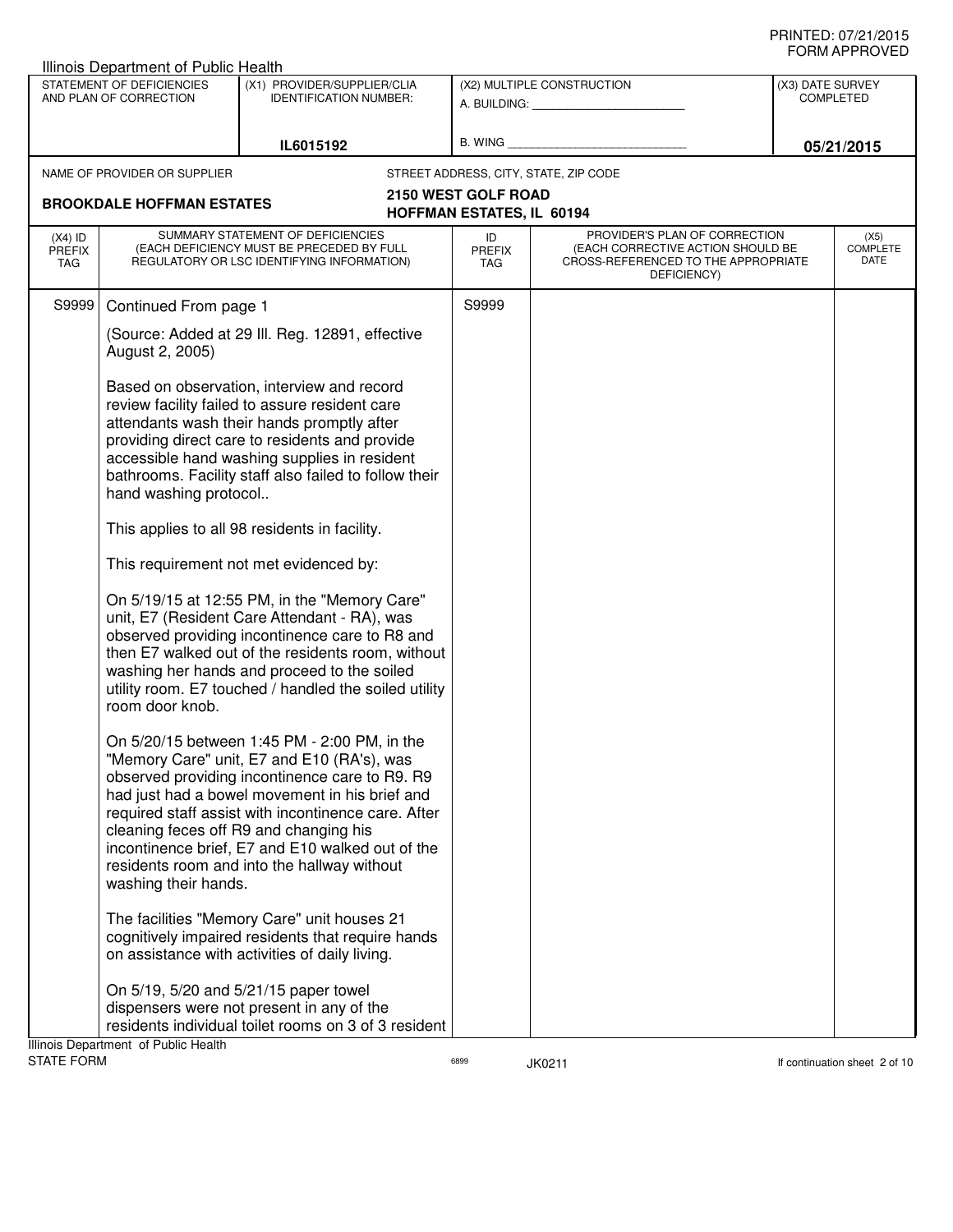|                                                     | Illinois Department of Public Health                                                                                                                  |                                                                                                                                                                                                                                                                                                 |                                  |                                                                                                                                              |                  |                                 |
|-----------------------------------------------------|-------------------------------------------------------------------------------------------------------------------------------------------------------|-------------------------------------------------------------------------------------------------------------------------------------------------------------------------------------------------------------------------------------------------------------------------------------------------|----------------------------------|----------------------------------------------------------------------------------------------------------------------------------------------|------------------|---------------------------------|
| STATEMENT OF DEFICIENCIES<br>AND PLAN OF CORRECTION |                                                                                                                                                       | (X1) PROVIDER/SUPPLIER/CLIA<br><b>IDENTIFICATION NUMBER:</b>                                                                                                                                                                                                                                    |                                  | (X2) MULTIPLE CONSTRUCTION<br>A. BUILDING: A SALE AND THE SALE AND THE SALE AND THE SALE AND THE SALE AND THE SALE AND THE SALE AND THE SALE | (X3) DATE SURVEY | <b>COMPLETED</b>                |
|                                                     |                                                                                                                                                       | IL6015192                                                                                                                                                                                                                                                                                       | B. WING                          |                                                                                                                                              |                  | 05/21/2015                      |
|                                                     | NAME OF PROVIDER OR SUPPLIER                                                                                                                          |                                                                                                                                                                                                                                                                                                 |                                  | STREET ADDRESS, CITY, STATE, ZIP CODE                                                                                                        |                  |                                 |
|                                                     | <b>BROOKDALE HOFFMAN ESTATES</b>                                                                                                                      |                                                                                                                                                                                                                                                                                                 | 2150 WEST GOLF ROAD              |                                                                                                                                              |                  |                                 |
|                                                     |                                                                                                                                                       |                                                                                                                                                                                                                                                                                                 | <b>HOFFMAN ESTATES, IL 60194</b> |                                                                                                                                              |                  |                                 |
| $(X4)$ ID<br><b>PREFIX</b><br><b>TAG</b>            |                                                                                                                                                       | SUMMARY STATEMENT OF DEFICIENCIES<br>(EACH DEFICIENCY MUST BE PRECEDED BY FULL<br>REGULATORY OR LSC IDENTIFYING INFORMATION)                                                                                                                                                                    | ID<br>PREFIX<br><b>TAG</b>       | PROVIDER'S PLAN OF CORRECTION<br>(EACH CORRECTIVE ACTION SHOULD BE<br>CROSS-REFERENCED TO THE APPROPRIATE<br>DEFICIENCY)                     |                  | (X5)<br><b>COMPLETE</b><br>DATE |
| S9999                                               | Continued From page 2                                                                                                                                 |                                                                                                                                                                                                                                                                                                 | S9999                            |                                                                                                                                              |                  |                                 |
|                                                     | care units.                                                                                                                                           |                                                                                                                                                                                                                                                                                                 |                                  |                                                                                                                                              |                  |                                 |
|                                                     | "today."                                                                                                                                              | 5/21/15 at 9:50 AM, during interview, E1<br>(Administrator), stated facility is going to order<br>paper towel holders for resident toilet rooms                                                                                                                                                 |                                  |                                                                                                                                              |                  |                                 |
|                                                     | cabinet with soiled or wet hands).                                                                                                                    | 5/21/15 at 10:50 AM, E7 stated paper towels are<br>kept in residents individual toilet rooms medicine<br>cabinets (not readily available without touching                                                                                                                                       |                                  |                                                                                                                                              |                  |                                 |
|                                                     |                                                                                                                                                       | 5/21/15 at 11:00 AM, during interview, E5<br>(Maintenance director), stated, "The facility<br>usually places paper towels inside medicine<br>cabinets or in residents drawers." E5 also said<br>the facility ordered paper towel dispensers for<br>individual resident toilet rooms on 5/21/15. |                                  |                                                                                                                                              |                  |                                 |
|                                                     | procedure include:                                                                                                                                    | The facility's "Hand Washing" policy and                                                                                                                                                                                                                                                        |                                  |                                                                                                                                              |                  |                                 |
|                                                     |                                                                                                                                                       | Hand washing is regarded as the single most<br>important means of preventing the spread of<br>infections. All associates should wash their hands<br>to prevent the spread of infections and disease to<br>other residents, other associates and visitors.                                       |                                  |                                                                                                                                              |                  |                                 |
|                                                     | not limited to:                                                                                                                                       | 1) A minimum twenty (20) second hand washing<br>should be performed in situations including but                                                                                                                                                                                                 |                                  |                                                                                                                                              |                  |                                 |
|                                                     | After offering incontinence care<br>(i,e,, bed bath, changing linen, etc.)<br>mucus membranes or broken skin.<br>Illinois Department of Public Health | After having prolonged contact with a resident<br>After handling used dressings, urinal, bedpans,<br>catheters, contaminated tissues, linen, etc.<br>After contact with blood, feces, oral secretions,<br>After handling items potentially contaminated with                                    |                                  |                                                                                                                                              |                  |                                 |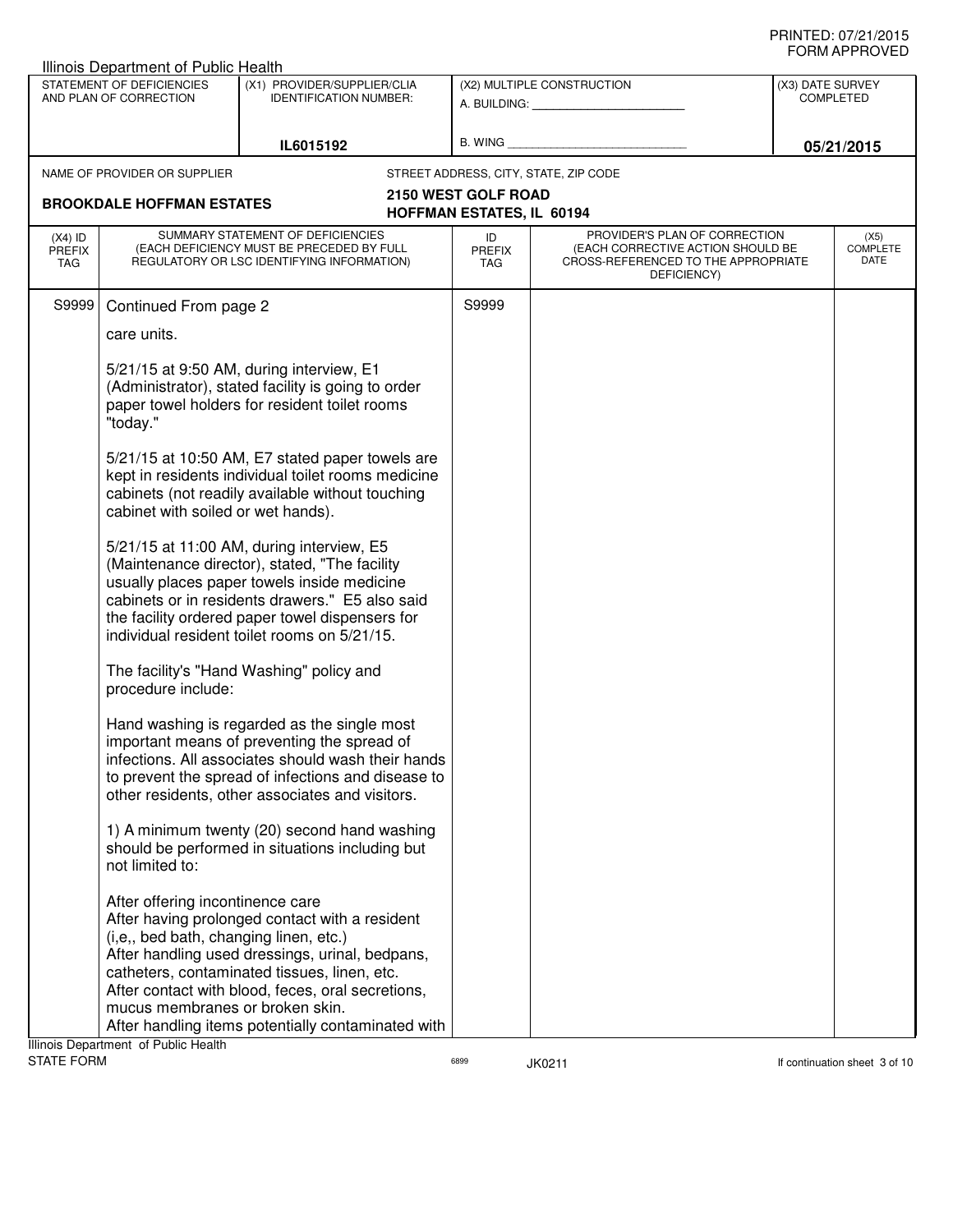|                                                                                                                     | Illinois Department of Public Health                                                                           |                                                                                                                                                                                                                                                                                                                                                                                                                                                                                                                                                                                                                                                                                                                                                                                                                                                                                                                            |                                                         |                                                                                                                          |                                      |                                 |
|---------------------------------------------------------------------------------------------------------------------|----------------------------------------------------------------------------------------------------------------|----------------------------------------------------------------------------------------------------------------------------------------------------------------------------------------------------------------------------------------------------------------------------------------------------------------------------------------------------------------------------------------------------------------------------------------------------------------------------------------------------------------------------------------------------------------------------------------------------------------------------------------------------------------------------------------------------------------------------------------------------------------------------------------------------------------------------------------------------------------------------------------------------------------------------|---------------------------------------------------------|--------------------------------------------------------------------------------------------------------------------------|--------------------------------------|---------------------------------|
| STATEMENT OF DEFICIENCIES<br>(X1) PROVIDER/SUPPLIER/CLIA<br>AND PLAN OF CORRECTION<br><b>IDENTIFICATION NUMBER:</b> |                                                                                                                |                                                                                                                                                                                                                                                                                                                                                                                                                                                                                                                                                                                                                                                                                                                                                                                                                                                                                                                            | (X2) MULTIPLE CONSTRUCTION<br>A. BUILDING: A. BUILDING: |                                                                                                                          | (X3) DATE SURVEY<br><b>COMPLETED</b> |                                 |
|                                                                                                                     |                                                                                                                | IL6015192                                                                                                                                                                                                                                                                                                                                                                                                                                                                                                                                                                                                                                                                                                                                                                                                                                                                                                                  | B. WING                                                 |                                                                                                                          |                                      | 05/21/2015                      |
|                                                                                                                     | NAME OF PROVIDER OR SUPPLIER                                                                                   |                                                                                                                                                                                                                                                                                                                                                                                                                                                                                                                                                                                                                                                                                                                                                                                                                                                                                                                            |                                                         | STREET ADDRESS, CITY, STATE, ZIP CODE                                                                                    |                                      |                                 |
|                                                                                                                     | <b>BROOKDALE HOFFMAN ESTATES</b>                                                                               |                                                                                                                                                                                                                                                                                                                                                                                                                                                                                                                                                                                                                                                                                                                                                                                                                                                                                                                            | 2150 WEST GOLF ROAD                                     |                                                                                                                          |                                      |                                 |
|                                                                                                                     |                                                                                                                |                                                                                                                                                                                                                                                                                                                                                                                                                                                                                                                                                                                                                                                                                                                                                                                                                                                                                                                            | <b>HOFFMAN ESTATES, IL 60194</b>                        |                                                                                                                          |                                      |                                 |
| $(X4)$ ID<br><b>PREFIX</b><br>TAG                                                                                   |                                                                                                                | SUMMARY STATEMENT OF DEFICIENCIES<br>(EACH DEFICIENCY MUST BE PRECEDED BY FULL<br>REGULATORY OR LSC IDENTIFYING INFORMATION)                                                                                                                                                                                                                                                                                                                                                                                                                                                                                                                                                                                                                                                                                                                                                                                               | ID<br><b>PREFIX</b><br>TAG                              | PROVIDER'S PLAN OF CORRECTION<br>(EACH CORRECTIVE ACTION SHOULD BE<br>CROSS-REFERENCED TO THE APPROPRIATE<br>DEFICIENCY) |                                      | (X5)<br><b>COMPLETE</b><br>DATE |
| S9999                                                                                                               | Continued From page 3                                                                                          |                                                                                                                                                                                                                                                                                                                                                                                                                                                                                                                                                                                                                                                                                                                                                                                                                                                                                                                            | S9999                                                   |                                                                                                                          |                                      |                                 |
|                                                                                                                     |                                                                                                                | any resident blood, excretions or secretions.                                                                                                                                                                                                                                                                                                                                                                                                                                                                                                                                                                                                                                                                                                                                                                                                                                                                              |                                                         |                                                                                                                          |                                      |                                 |
|                                                                                                                     |                                                                                                                | This policy was observed not to be followed.                                                                                                                                                                                                                                                                                                                                                                                                                                                                                                                                                                                                                                                                                                                                                                                                                                                                               |                                                         |                                                                                                                          |                                      |                                 |
|                                                                                                                     | -----------------------                                                                                        |                                                                                                                                                                                                                                                                                                                                                                                                                                                                                                                                                                                                                                                                                                                                                                                                                                                                                                                            |                                                         |                                                                                                                          |                                      |                                 |
|                                                                                                                     | all of the following:<br>handling and movement occurs.<br>workers during resident handling.                    | Section 330.710 Resident Care Policies<br>3) A policy to identify, assess, and develop<br>strategies to control risk of injury to residents and<br>nurses and other health care workers associated<br>with the lifting, transferring, repositioning, or<br>movement of a resident. The policy shall<br>establish a process that, at a minimum, includes<br>A) Analysis of the risk of injury to residents and<br>nurses and other health care workers, taking into<br>account the resident handling needs of the<br>resident populations served by the facility and the<br>physical environment in which the resident<br>B) Education of nurses in the identification,<br>assessment, and control of risks of injury to<br>residents and nurses and other health care<br>C) Evaluation of alternative ways to reduce risks<br>associated with resident handling, including<br>evaluation of equipment and the environment. |                                                         |                                                                                                                          |                                      |                                 |
|                                                                                                                     | residents<br>Findings include:<br>wandering and altered mental status.<br>Illinois Department of Public Health | Based on observations, interviews and record<br>reviews, the facility failed to identify factors<br>causing the fall incidents and failed to implement<br>interventions to prevent future falls. These<br>failures affect two of the four residents (R1, R5)<br>reviewed for high risk for fall of seven sampled<br>A. R5 is an 87 year old female who has multiple<br>medical diagnoses including increased confusion,<br>The Incident Log and Progress Notes dated                                                                                                                                                                                                                                                                                                                                                                                                                                                       |                                                         |                                                                                                                          |                                      |                                 |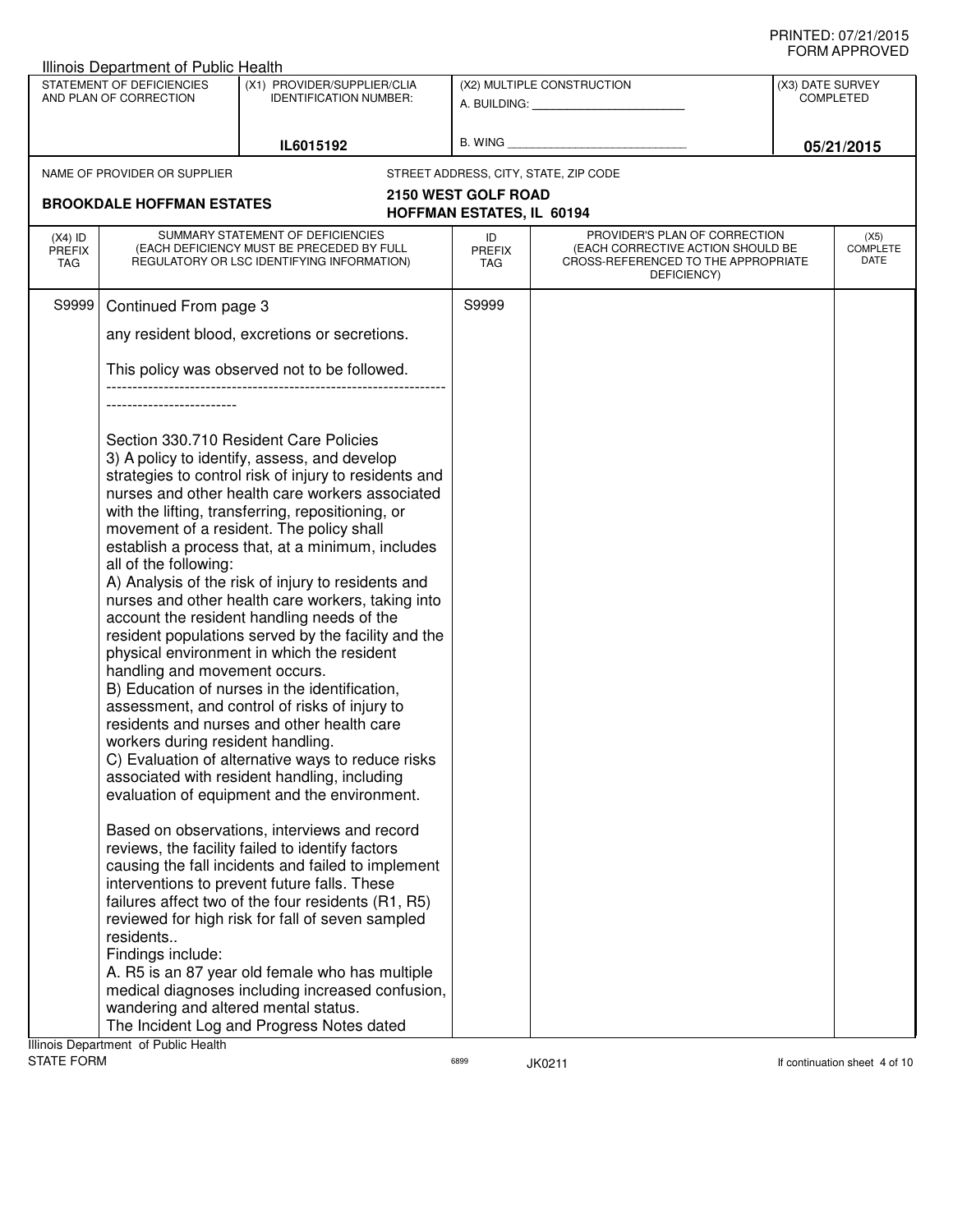|                      | <b>Illinois Department of Public Health</b> |                                                                                                              |                                  |                                                                          |                  |                               |
|----------------------|---------------------------------------------|--------------------------------------------------------------------------------------------------------------|----------------------------------|--------------------------------------------------------------------------|------------------|-------------------------------|
|                      | STATEMENT OF DEFICIENCIES                   | (X1) PROVIDER/SUPPLIER/CLIA                                                                                  |                                  | (X2) MULTIPLE CONSTRUCTION                                               | (X3) DATE SURVEY |                               |
|                      | AND PLAN OF CORRECTION                      | <b>IDENTIFICATION NUMBER:</b>                                                                                |                                  | A. BUILDING: A. BUILDING:                                                |                  | <b>COMPLETED</b>              |
|                      |                                             |                                                                                                              |                                  |                                                                          |                  |                               |
|                      |                                             | IL6015192                                                                                                    | B. WING                          |                                                                          |                  | 05/21/2015                    |
|                      | NAME OF PROVIDER OR SUPPLIER                |                                                                                                              |                                  | STREET ADDRESS, CITY, STATE, ZIP CODE                                    |                  |                               |
|                      |                                             |                                                                                                              | 2150 WEST GOLF ROAD              |                                                                          |                  |                               |
|                      | <b>BROOKDALE HOFFMAN ESTATES</b>            |                                                                                                              | <b>HOFFMAN ESTATES, IL 60194</b> |                                                                          |                  |                               |
| $(X4)$ ID            |                                             | SUMMARY STATEMENT OF DEFICIENCIES                                                                            | ID                               | PROVIDER'S PLAN OF CORRECTION                                            |                  | (X5)                          |
| <b>PREFIX</b><br>TAG |                                             | (EACH DEFICIENCY MUST BE PRECEDED BY FULL<br>REGULATORY OR LSC IDENTIFYING INFORMATION)                      | <b>PREFIX</b><br>TAG             | (EACH CORRECTIVE ACTION SHOULD BE<br>CROSS-REFERENCED TO THE APPROPRIATE |                  | <b>COMPLETE</b><br>DATE       |
|                      |                                             |                                                                                                              |                                  | DEFICIENCY)                                                              |                  |                               |
| S9999                | Continued From page 4                       |                                                                                                              | S9999                            |                                                                          |                  |                               |
|                      |                                             |                                                                                                              |                                  |                                                                          |                  |                               |
|                      |                                             | March 2015 to May 2015 indicates, R5 had<br>multiple fall incidents (3/28, 4/4, 4/19, 4/23).                 |                                  |                                                                          |                  |                               |
|                      |                                             | There was no evidence an intervention has been                                                               |                                  |                                                                          |                  |                               |
|                      |                                             | implemented for the prevention of R1's fall. There                                                           |                                  |                                                                          |                  |                               |
|                      |                                             | was no investigation made to identify the factors                                                            |                                  |                                                                          |                  |                               |
|                      | causing the fall incidents.                 |                                                                                                              |                                  |                                                                          |                  |                               |
|                      |                                             | B. R1 is an 88 year old male who has multiple                                                                |                                  |                                                                          |                  |                               |
|                      |                                             | medical diagnoses including Dementia. R1 had a                                                               |                                  |                                                                          |                  |                               |
|                      |                                             | fall incident on 5/20/15. R1 complained of pain in<br>the lower back and was sent to the hospital for        |                                  |                                                                          |                  |                               |
|                      |                                             | further evaluation. R1 came back to the facility                                                             |                                  |                                                                          |                  |                               |
|                      |                                             | the same day 5/20/15 (Evening shift). Post fall                                                              |                                  |                                                                          |                  |                               |
|                      |                                             | documentation was made addressing R1's                                                                       |                                  |                                                                          |                  |                               |
|                      |                                             | present condition, however there was no post fall                                                            |                                  |                                                                          |                  |                               |
|                      |                                             | analysis made to investigate the cause of the fall.                                                          |                                  |                                                                          |                  |                               |
|                      |                                             | Facility's Fall Policy dated 3/2009 indicates:<br>Policy Detail: When a resident sustains a fall,            |                                  |                                                                          |                  |                               |
|                      |                                             | incident or accident, the nurse in charge should                                                             |                                  |                                                                          |                  |                               |
|                      | initiate the following:                     |                                                                                                              |                                  |                                                                          |                  |                               |
|                      |                                             | Complete post fall assessment. Identify                                                                      |                                  |                                                                          |                  |                               |
|                      |                                             | approaches to implement if applicable.                                                                       |                                  |                                                                          |                  |                               |
|                      |                                             | On 5/21/15 at 11:12 AM, E4 (District Director                                                                |                                  |                                                                          |                  |                               |
|                      |                                             | Clinical Services) stated, they (facility) have no                                                           |                                  |                                                                          |                  |                               |
|                      |                                             | tracking of analysis/interventions initiated after fall<br>incidents. E4 added, they (staff) realized it's a |                                  |                                                                          |                  |                               |
|                      | problem and are moving forward.             |                                                                                                              |                                  |                                                                          |                  |                               |
|                      |                                             | Section 330.1155 Unnecessary, Psychotropic,                                                                  |                                  |                                                                          |                  |                               |
|                      | and Antipsychotic Drugs                     |                                                                                                              |                                  |                                                                          |                  |                               |
|                      |                                             | a) A resident shall not be given unnecessary                                                                 |                                  |                                                                          |                  |                               |
|                      |                                             | drugs in accordance with Section 330.Appendix                                                                |                                  |                                                                          |                  |                               |
|                      | used:                                       | E. In addition, an unnecessary drug is any drug                                                              |                                  |                                                                          |                  |                               |
|                      |                                             | 1) in an excessive dose, including in duplicative                                                            |                                  |                                                                          |                  |                               |
|                      | therapy;                                    |                                                                                                              |                                  |                                                                          |                  |                               |
|                      | 3) without adequate monitoring;             |                                                                                                              |                                  |                                                                          |                  |                               |
|                      |                                             | 4) without adequate indications for its use.                                                                 |                                  |                                                                          |                  |                               |
|                      |                                             |                                                                                                              |                                  |                                                                          |                  |                               |
|                      |                                             | c) Residents shall not be given antipsychotic                                                                |                                  |                                                                          |                  |                               |
|                      |                                             | drugs unless antipsychotic drug therapy is<br>necessary, as documented in the resident's                     |                                  |                                                                          |                  |                               |
|                      | Illinois Department of Public Health        |                                                                                                              |                                  |                                                                          |                  |                               |
| <b>STATE FORM</b>    |                                             |                                                                                                              | 6899                             | JK0211                                                                   |                  | If continuation sheet 5 of 10 |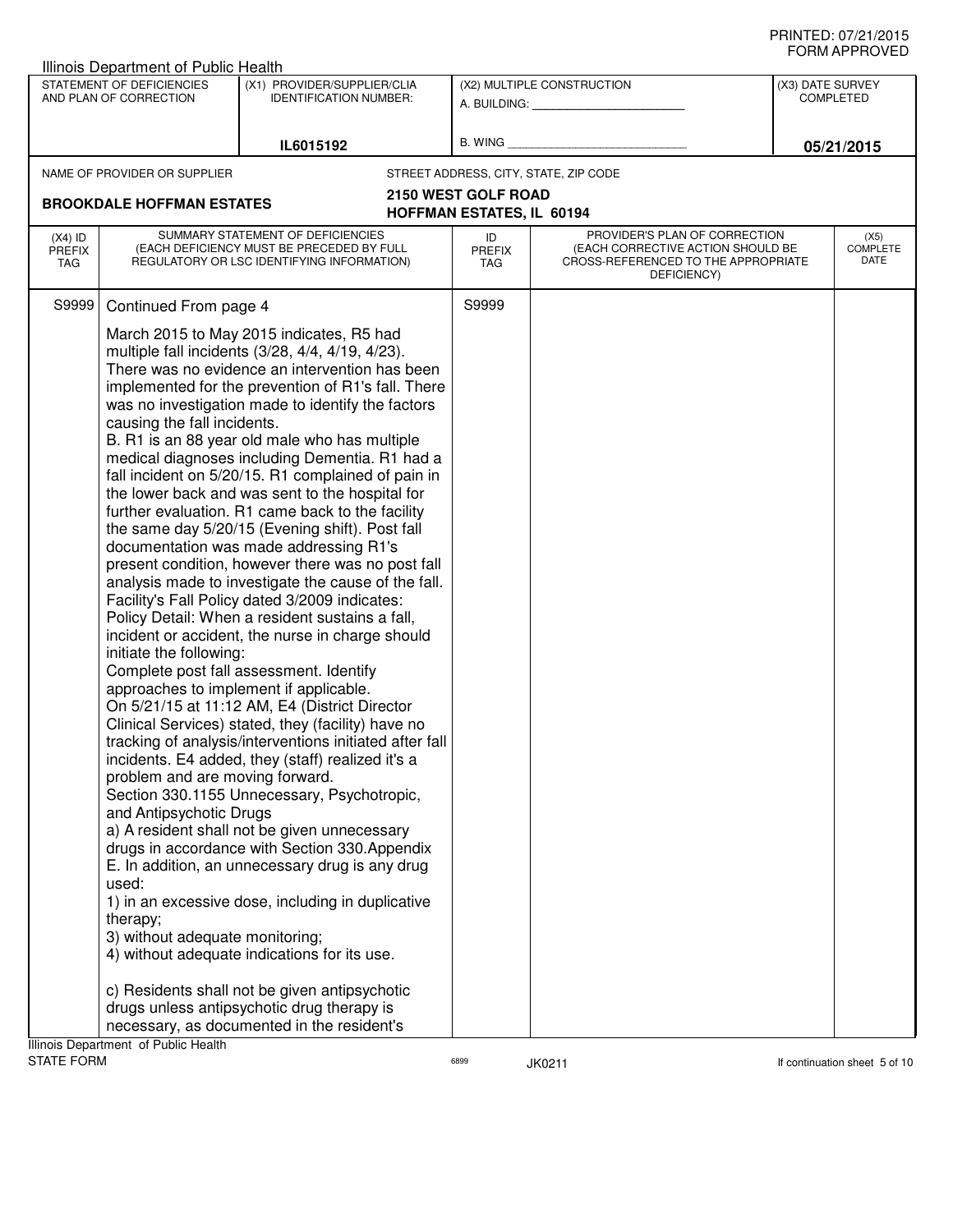|                            | Illinois Department of Public Health                |                                                                                             |                                  |                                                                    |                  |                               |
|----------------------------|-----------------------------------------------------|---------------------------------------------------------------------------------------------|----------------------------------|--------------------------------------------------------------------|------------------|-------------------------------|
|                            | STATEMENT OF DEFICIENCIES<br>AND PLAN OF CORRECTION | (X1) PROVIDER/SUPPLIER/CLIA                                                                 |                                  | (X2) MULTIPLE CONSTRUCTION                                         | (X3) DATE SURVEY |                               |
|                            |                                                     | <b>IDENTIFICATION NUMBER:</b>                                                               |                                  | A. BUILDING: A. BUILDING:                                          |                  | <b>COMPLETED</b>              |
|                            |                                                     |                                                                                             |                                  |                                                                    |                  |                               |
|                            |                                                     | IL6015192                                                                                   | B. WING                          |                                                                    |                  | 05/21/2015                    |
|                            | NAME OF PROVIDER OR SUPPLIER                        |                                                                                             |                                  | STREET ADDRESS, CITY, STATE, ZIP CODE                              |                  |                               |
|                            | <b>BROOKDALE HOFFMAN ESTATES</b>                    |                                                                                             | 2150 WEST GOLF ROAD              |                                                                    |                  |                               |
|                            |                                                     |                                                                                             | <b>HOFFMAN ESTATES, IL 60194</b> |                                                                    |                  |                               |
| $(X4)$ ID<br><b>PREFIX</b> |                                                     | SUMMARY STATEMENT OF DEFICIENCIES<br>(EACH DEFICIENCY MUST BE PRECEDED BY FULL              | ID<br><b>PREFIX</b>              | PROVIDER'S PLAN OF CORRECTION<br>(EACH CORRECTIVE ACTION SHOULD BE |                  | (X5)<br><b>COMPLETE</b>       |
| TAG                        |                                                     | REGULATORY OR LSC IDENTIFYING INFORMATION)                                                  | TAG                              | CROSS-REFERENCED TO THE APPROPRIATE                                |                  | DATE                          |
|                            |                                                     |                                                                                             |                                  | DEFICIENCY)                                                        |                  |                               |
| S9999                      | Continued From page 5                               |                                                                                             | S9999                            |                                                                    |                  |                               |
|                            |                                                     | comprehensive assessment, to treat a specific or                                            |                                  |                                                                    |                  |                               |
|                            |                                                     | suspected condition as diagnosed and                                                        |                                  |                                                                    |                  |                               |
|                            |                                                     | documented in the clinical record or to rule out                                            |                                  |                                                                    |                  |                               |
|                            |                                                     | the possibility of one of the conditions in<br>accordance with Section 330.Appendix E.      |                                  |                                                                    |                  |                               |
|                            |                                                     | d) Residents who use antipsychotic drugs shall                                              |                                  |                                                                    |                  |                               |
|                            |                                                     | receive gradual dose reductions and behavior                                                |                                  |                                                                    |                  |                               |
|                            |                                                     | interventions, in an effort to discontinue these                                            |                                  |                                                                    |                  |                               |
|                            | unless clinically contraindicated.                  | drugs in accordance with Section 330. Appendix E                                            |                                  |                                                                    |                  |                               |
|                            | e) For the purposes of this Section:                |                                                                                             |                                  |                                                                    |                  |                               |
|                            |                                                     | 1) "Duplicative drug therapy" means any drug                                                |                                  |                                                                    |                  |                               |
|                            |                                                     | therapy that duplicates a particular drug effect on                                         |                                  |                                                                    |                  |                               |
|                            |                                                     | the resident without any demonstrative<br>therapeutic benefit. For example, any two or more |                                  |                                                                    |                  |                               |
|                            |                                                     | drugs, whether from the same drug category or                                               |                                  |                                                                    |                  |                               |
|                            | not, that have a sedative effect.                   |                                                                                             |                                  |                                                                    |                  |                               |
|                            |                                                     | 3) "Antipsychotic drug" means a neuroleptic drug                                            |                                  |                                                                    |                  |                               |
|                            |                                                     | that is helpful in the treatment of psychosis and                                           |                                  |                                                                    |                  |                               |
|                            |                                                     | has a capacity to ameliorate thought disorders.                                             |                                  |                                                                    |                  |                               |
|                            |                                                     | Based on interview and record review, the facility                                          |                                  |                                                                    |                  |                               |
|                            |                                                     | failed to identify specific target behavior                                                 |                                  |                                                                    |                  |                               |
|                            |                                                     | symptoms for the use of anti psychotic                                                      |                                  |                                                                    |                  |                               |
|                            | medications, attempt to initiate non                |                                                                                             |                                  |                                                                    |                  |                               |
|                            |                                                     | pharmacological interventions prior to use of<br>antipsychotic medications, monitor the     |                                  |                                                                    |                  |                               |
|                            |                                                     | effectiveness of the medication on resident                                                 |                                  |                                                                    |                  |                               |
|                            |                                                     | behaviors and develop resident specific plans for                                           |                                  |                                                                    |                  |                               |
|                            | a drug reduction.                                   |                                                                                             |                                  |                                                                    |                  |                               |
|                            |                                                     | This applies to four residents (R1, R5, R6 and R7)                                          |                                  |                                                                    |                  |                               |
|                            |                                                     | residents reviewed for antipsychotic's in a total                                           |                                  |                                                                    |                  |                               |
|                            | sample of seven.                                    |                                                                                             |                                  |                                                                    |                  |                               |
|                            |                                                     |                                                                                             |                                  |                                                                    |                  |                               |
|                            | The findings include:                               |                                                                                             |                                  |                                                                    |                  |                               |
|                            |                                                     | R6 has a medical diagnoses of dementia                                                      |                                  |                                                                    |                  |                               |
|                            |                                                     | Alzheimer type, as documented on the April 2015                                             |                                  |                                                                    |                  |                               |
|                            | physician order sheet.                              |                                                                                             |                                  |                                                                    |                  |                               |
|                            | Illinois Department of Public Health                |                                                                                             |                                  |                                                                    |                  |                               |
| <b>STATE FORM</b>          |                                                     |                                                                                             | 6899                             | JK0211                                                             |                  | If continuation sheet 6 of 10 |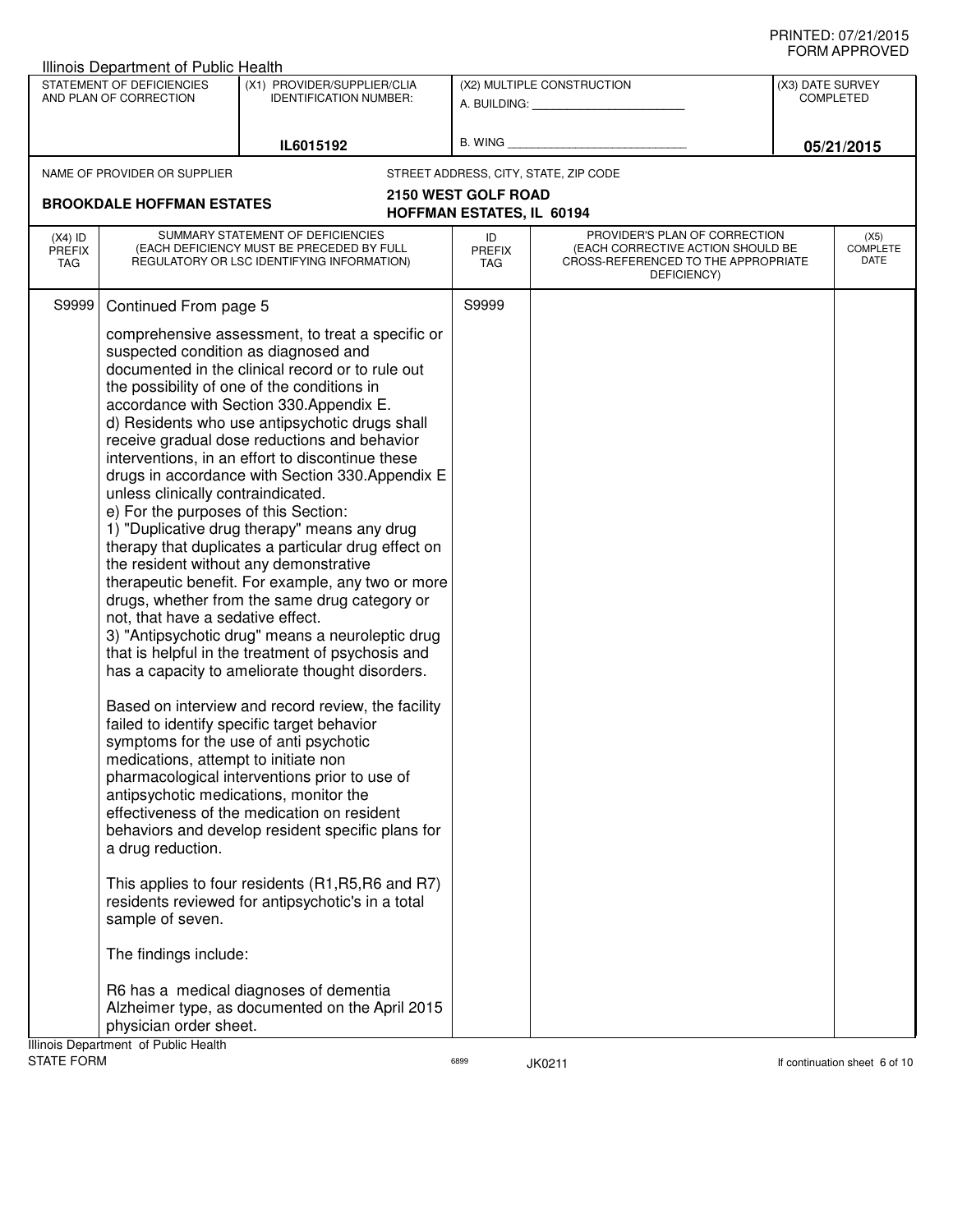|                                   | Illinois Department of Public Health                                                                                     |                                                                                                                                                                                                                                                                                                                                                                                                                                                                                                                                                                                                                                                                                                                                                                                                                                                                                                                                                                                                                                                                                                                                                                                                                                                                                                                                                                                                                                                      |                                  |                                                                                                                          |                  |                                 |
|-----------------------------------|--------------------------------------------------------------------------------------------------------------------------|------------------------------------------------------------------------------------------------------------------------------------------------------------------------------------------------------------------------------------------------------------------------------------------------------------------------------------------------------------------------------------------------------------------------------------------------------------------------------------------------------------------------------------------------------------------------------------------------------------------------------------------------------------------------------------------------------------------------------------------------------------------------------------------------------------------------------------------------------------------------------------------------------------------------------------------------------------------------------------------------------------------------------------------------------------------------------------------------------------------------------------------------------------------------------------------------------------------------------------------------------------------------------------------------------------------------------------------------------------------------------------------------------------------------------------------------------|----------------------------------|--------------------------------------------------------------------------------------------------------------------------|------------------|---------------------------------|
|                                   | STATEMENT OF DEFICIENCIES<br>AND PLAN OF CORRECTION                                                                      | (X1) PROVIDER/SUPPLIER/CLIA<br><b>IDENTIFICATION NUMBER:</b>                                                                                                                                                                                                                                                                                                                                                                                                                                                                                                                                                                                                                                                                                                                                                                                                                                                                                                                                                                                                                                                                                                                                                                                                                                                                                                                                                                                         |                                  | (X2) MULTIPLE CONSTRUCTION<br>A. BUILDING: A. BUILDING:                                                                  | (X3) DATE SURVEY | <b>COMPLETED</b>                |
|                                   |                                                                                                                          | IL6015192                                                                                                                                                                                                                                                                                                                                                                                                                                                                                                                                                                                                                                                                                                                                                                                                                                                                                                                                                                                                                                                                                                                                                                                                                                                                                                                                                                                                                                            | B. WING                          |                                                                                                                          |                  | 05/21/2015                      |
|                                   | NAME OF PROVIDER OR SUPPLIER                                                                                             |                                                                                                                                                                                                                                                                                                                                                                                                                                                                                                                                                                                                                                                                                                                                                                                                                                                                                                                                                                                                                                                                                                                                                                                                                                                                                                                                                                                                                                                      |                                  | STREET ADDRESS, CITY, STATE, ZIP CODE                                                                                    |                  |                                 |
|                                   |                                                                                                                          |                                                                                                                                                                                                                                                                                                                                                                                                                                                                                                                                                                                                                                                                                                                                                                                                                                                                                                                                                                                                                                                                                                                                                                                                                                                                                                                                                                                                                                                      | 2150 WEST GOLF ROAD              |                                                                                                                          |                  |                                 |
|                                   | <b>BROOKDALE HOFFMAN ESTATES</b>                                                                                         |                                                                                                                                                                                                                                                                                                                                                                                                                                                                                                                                                                                                                                                                                                                                                                                                                                                                                                                                                                                                                                                                                                                                                                                                                                                                                                                                                                                                                                                      | <b>HOFFMAN ESTATES, IL 60194</b> |                                                                                                                          |                  |                                 |
| $(X4)$ ID<br><b>PREFIX</b><br>TAG |                                                                                                                          | SUMMARY STATEMENT OF DEFICIENCIES<br>(EACH DEFICIENCY MUST BE PRECEDED BY FULL<br>REGULATORY OR LSC IDENTIFYING INFORMATION)                                                                                                                                                                                                                                                                                                                                                                                                                                                                                                                                                                                                                                                                                                                                                                                                                                                                                                                                                                                                                                                                                                                                                                                                                                                                                                                         | ID<br><b>PREFIX</b><br>TAG       | PROVIDER'S PLAN OF CORRECTION<br>(EACH CORRECTIVE ACTION SHOULD BE<br>CROSS-REFERENCED TO THE APPROPRIATE<br>DEFICIENCY) |                  | (X5)<br><b>COMPLETE</b><br>DATE |
| S9999                             | Continued From page 6                                                                                                    |                                                                                                                                                                                                                                                                                                                                                                                                                                                                                                                                                                                                                                                                                                                                                                                                                                                                                                                                                                                                                                                                                                                                                                                                                                                                                                                                                                                                                                                      | S9999                            |                                                                                                                          |                  |                                 |
|                                   | 25 mg. E8 stated I<br>arousable so I gave it to her."<br>the nursing notes as they occur."<br>and was confused and calm. | On 5/20/1 at 11:15 AM, R6 was sitting at the<br>activity table during an activity with her head<br>down and her eyes closed. E8 was giving R6 her<br>scheduled antipsychotic medication, Quetiapine<br>just make sure she is awake and then I give it.<br>She looks like she is sleeping but she is<br>On 5/20/15 at 1:10 PM, R6 was sitting on the<br>couch with her head down and eyes closed,<br>sleeping. E8 stated R8's Ativan was held<br>because she was sleepy. E8 also stated, "R6<br>has a behavior of being combative when being<br>changed and we usually document behaviors in<br>R6's most recent nursing notes document R6<br>had 1 behavior documented between 3/29/15 and<br>5/21/15. On 4/27/15 a resident aide attempted to<br>bring R6 in her washroom and change her<br>disposable brief, R6 became agitated and<br>combative. The resident aid stated R6 was not<br>like that all the time. It depends on her mood.<br>There are no other documented behaviors for R6.<br>R6 also gets scheduled Ativan, for anxiety three<br>times a day as well as as needed. This<br>medication also has sedative effects. It is<br>documented R6 had received all of the schedule<br>three times a day dose of Ativan in March, April<br>and May up until 5/20/15 when E8 stated she felt<br>R6 was too drowsy and held the afternoon dose.<br>R6's Psychiatric evaluation notes of 2/18/15<br>document R6 was sleeping in the common area |                                  |                                                                                                                          |                  |                                 |
|                                   | Illinois Department of Public Health                                                                                     | R6's consent for Seroquel use documents her                                                                                                                                                                                                                                                                                                                                                                                                                                                                                                                                                                                                                                                                                                                                                                                                                                                                                                                                                                                                                                                                                                                                                                                                                                                                                                                                                                                                          |                                  |                                                                                                                          |                  |                                 |
| <b>STATE FORM</b>                 |                                                                                                                          |                                                                                                                                                                                                                                                                                                                                                                                                                                                                                                                                                                                                                                                                                                                                                                                                                                                                                                                                                                                                                                                                                                                                                                                                                                                                                                                                                                                                                                                      | 6899                             | JK0211                                                                                                                   |                  | If continuation sheet 7 of 10   |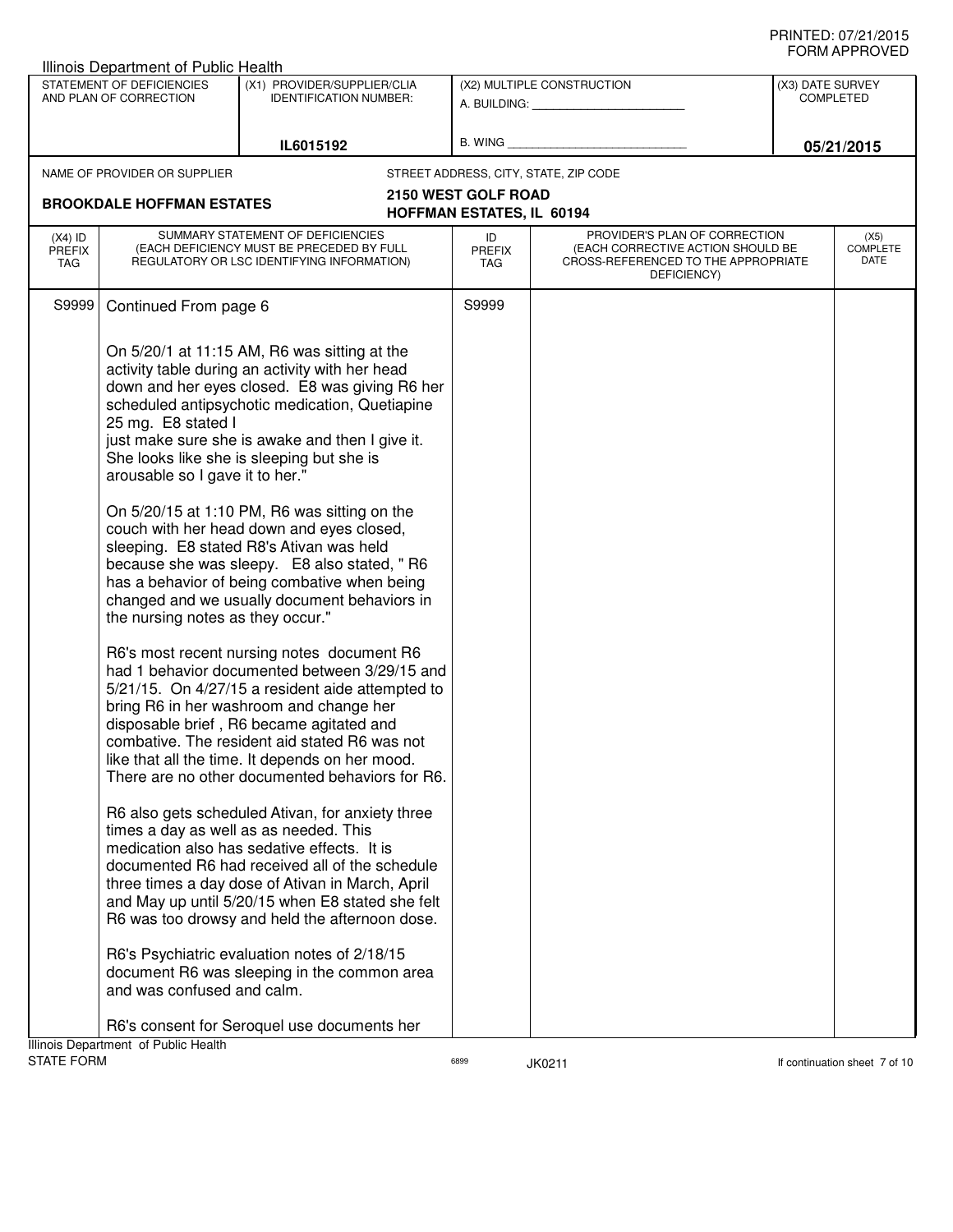|                                                                                                                     | Illinois Department of Public Health |                                                                                                                                                                                                                                                                                                                                                            |                                                         |                                                                                                                          |                                      |                                 |
|---------------------------------------------------------------------------------------------------------------------|--------------------------------------|------------------------------------------------------------------------------------------------------------------------------------------------------------------------------------------------------------------------------------------------------------------------------------------------------------------------------------------------------------|---------------------------------------------------------|--------------------------------------------------------------------------------------------------------------------------|--------------------------------------|---------------------------------|
| STATEMENT OF DEFICIENCIES<br>(X1) PROVIDER/SUPPLIER/CLIA<br>AND PLAN OF CORRECTION<br><b>IDENTIFICATION NUMBER:</b> |                                      |                                                                                                                                                                                                                                                                                                                                                            | (X2) MULTIPLE CONSTRUCTION<br>A. BUILDING: A. BUILDING: |                                                                                                                          | (X3) DATE SURVEY<br><b>COMPLETED</b> |                                 |
|                                                                                                                     |                                      | IL6015192                                                                                                                                                                                                                                                                                                                                                  | <b>B. WING</b>                                          |                                                                                                                          |                                      | 05/21/2015                      |
|                                                                                                                     | NAME OF PROVIDER OR SUPPLIER         |                                                                                                                                                                                                                                                                                                                                                            |                                                         | STREET ADDRESS, CITY, STATE, ZIP CODE                                                                                    |                                      |                                 |
|                                                                                                                     | <b>BROOKDALE HOFFMAN ESTATES</b>     |                                                                                                                                                                                                                                                                                                                                                            | 2150 WEST GOLF ROAD<br>HOFFMAN ESTATES, IL 60194        |                                                                                                                          |                                      |                                 |
| $(X4)$ ID<br><b>PREFIX</b><br>TAG                                                                                   |                                      | SUMMARY STATEMENT OF DEFICIENCIES<br>(EACH DEFICIENCY MUST BE PRECEDED BY FULL<br>REGULATORY OR LSC IDENTIFYING INFORMATION)                                                                                                                                                                                                                               | ID<br><b>PREFIX</b><br><b>TAG</b>                       | PROVIDER'S PLAN OF CORRECTION<br>(EACH CORRECTIVE ACTION SHOULD BE<br>CROSS-REFERENCED TO THE APPROPRIATE<br>DEFICIENCY) |                                      | (X5)<br><b>COMPLETE</b><br>DATE |
| S9999                                                                                                               | Continued From page 7                |                                                                                                                                                                                                                                                                                                                                                            | S9999                                                   |                                                                                                                          |                                      |                                 |
|                                                                                                                     |                                      | targeted behavior/symptom as "antipsychotic."                                                                                                                                                                                                                                                                                                              |                                                         |                                                                                                                          |                                      |                                 |
|                                                                                                                     | sheet.                               | R1 has a documented history of dementia,<br>hypoglycemia and gastrointestinal bleed as<br>documented in the April 2015 physician order                                                                                                                                                                                                                     |                                                         |                                                                                                                          |                                      |                                 |
|                                                                                                                     | dementia with aggressive behaviors.  | R1's Psychiatric evaluation form dated 3/12/14<br>documents R1's diagnosis as "Alzheimer's." The<br>past psychiatric history documents R1 to have                                                                                                                                                                                                          |                                                         |                                                                                                                          |                                      |                                 |
|                                                                                                                     |                                      | R1's consent for antipsychotic use (Seroquel) 50<br>mg three times a day does not say what targeted<br>behaviors or symptoms that are being treated.                                                                                                                                                                                                       |                                                         |                                                                                                                          |                                      |                                 |
|                                                                                                                     | were not observed.                   | On 5/20/15 at 1:15 PM, E9 stated, "We<br>document any behaviors in the nursing notes.<br>R1's behavior is confusion mostly. He gets really<br>confused and he might tell staff to get out of his<br>room or leave him alone and we just try and<br>come back later." R1 was in the hospital for a fall<br>occurring in his room that morning so, behaviors |                                                         |                                                                                                                          |                                      |                                 |
|                                                                                                                     | 2015 Physician order sheet.          | R5 has diagnoses of increased confusion,<br>wandering, hypertension, chronic kidney disease,<br>altered mental status as documented on the April                                                                                                                                                                                                           |                                                         |                                                                                                                          |                                      |                                 |
|                                                                                                                     | anti-psychotic medications.          | R5 was started on Seroquel on 5/11/15, 25 mg<br>two times a day as needed and then clarified on<br>5/20/15 by the physician as Seroquel 25 mg two<br>times a day for anxiety. There are no target<br>behaviors or behavior monitoring for the use of                                                                                                       |                                                         |                                                                                                                          |                                      |                                 |
|                                                                                                                     | Illinois Department of Public Health | R7 has medical history of Bipolar disorder,<br>delirium, dialysis and end stage renal disease as<br>documented on the April 2015 physician order                                                                                                                                                                                                           |                                                         |                                                                                                                          |                                      |                                 |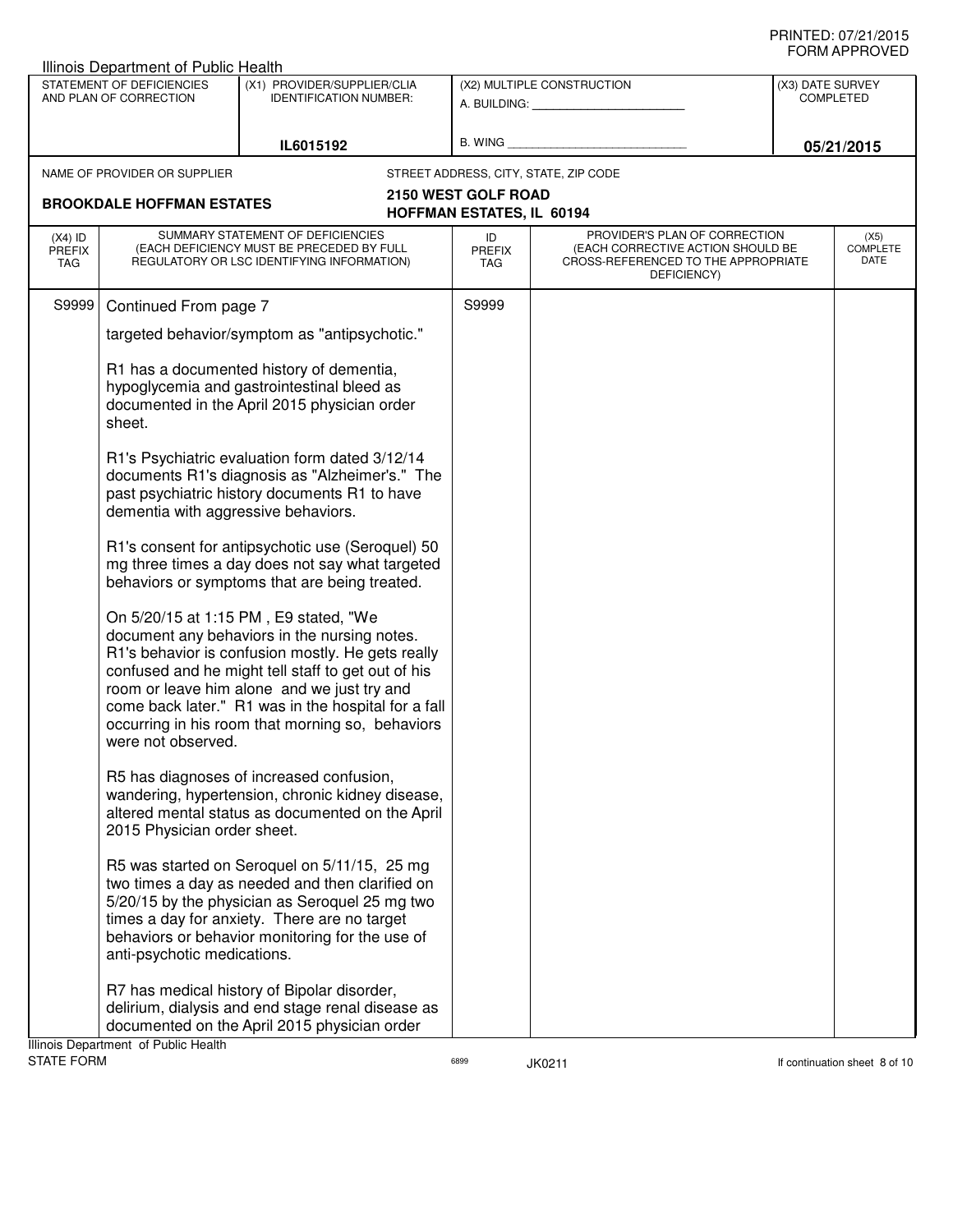|                                                                                                                     | <b>Illinois Department of Public Health</b>                                 |                                                                                                                                                                                                                                                                                                                                                                                                                                                                                                                                                                                                                                                                                                                 |                                                                                                                                                                                                                                                              |                                                                                                                          |                                      |                                 |
|---------------------------------------------------------------------------------------------------------------------|-----------------------------------------------------------------------------|-----------------------------------------------------------------------------------------------------------------------------------------------------------------------------------------------------------------------------------------------------------------------------------------------------------------------------------------------------------------------------------------------------------------------------------------------------------------------------------------------------------------------------------------------------------------------------------------------------------------------------------------------------------------------------------------------------------------|--------------------------------------------------------------------------------------------------------------------------------------------------------------------------------------------------------------------------------------------------------------|--------------------------------------------------------------------------------------------------------------------------|--------------------------------------|---------------------------------|
| STATEMENT OF DEFICIENCIES<br>(X1) PROVIDER/SUPPLIER/CLIA<br>AND PLAN OF CORRECTION<br><b>IDENTIFICATION NUMBER:</b> |                                                                             |                                                                                                                                                                                                                                                                                                                                                                                                                                                                                                                                                                                                                                                                                                                 | (X2) MULTIPLE CONSTRUCTION<br>A. BUILDING: A AND AND A STREAM OF THE STREAM OF THE STREAM OF THE STREAM OF THE STREAM OF THE STREAM OF THE STREAM OF THE STREAM OF THE STREAM OF THE STREAM OF THE STREAM OF THE STREAM OF THE STREAM OF THE STREAM OF THE S |                                                                                                                          | (X3) DATE SURVEY<br><b>COMPLETED</b> |                                 |
|                                                                                                                     |                                                                             | IL6015192                                                                                                                                                                                                                                                                                                                                                                                                                                                                                                                                                                                                                                                                                                       | B. WING                                                                                                                                                                                                                                                      |                                                                                                                          |                                      | 05/21/2015                      |
|                                                                                                                     | NAME OF PROVIDER OR SUPPLIER                                                |                                                                                                                                                                                                                                                                                                                                                                                                                                                                                                                                                                                                                                                                                                                 |                                                                                                                                                                                                                                                              | STREET ADDRESS, CITY, STATE, ZIP CODE                                                                                    |                                      |                                 |
|                                                                                                                     | <b>BROOKDALE HOFFMAN ESTATES</b>                                            |                                                                                                                                                                                                                                                                                                                                                                                                                                                                                                                                                                                                                                                                                                                 | 2150 WEST GOLF ROAD<br><b>HOFFMAN ESTATES, IL 60194</b>                                                                                                                                                                                                      |                                                                                                                          |                                      |                                 |
| $(X4)$ ID<br><b>PREFIX</b><br><b>TAG</b>                                                                            |                                                                             | SUMMARY STATEMENT OF DEFICIENCIES<br>(EACH DEFICIENCY MUST BE PRECEDED BY FULL<br>REGULATORY OR LSC IDENTIFYING INFORMATION)                                                                                                                                                                                                                                                                                                                                                                                                                                                                                                                                                                                    | ID<br><b>PREFIX</b><br>TAG                                                                                                                                                                                                                                   | PROVIDER'S PLAN OF CORRECTION<br>(EACH CORRECTIVE ACTION SHOULD BE<br>CROSS-REFERENCED TO THE APPROPRIATE<br>DEFICIENCY) |                                      | (X5)<br><b>COMPLETE</b><br>DATE |
| S9999                                                                                                               | Continued From page 8                                                       |                                                                                                                                                                                                                                                                                                                                                                                                                                                                                                                                                                                                                                                                                                                 | S9999                                                                                                                                                                                                                                                        |                                                                                                                          |                                      |                                 |
|                                                                                                                     | sheet.                                                                      |                                                                                                                                                                                                                                                                                                                                                                                                                                                                                                                                                                                                                                                                                                                 |                                                                                                                                                                                                                                                              |                                                                                                                          |                                      |                                 |
|                                                                                                                     | tongue smacking.                                                            | On 5/20/15 at 1:15 PM, R7 was in the "memory<br>care" unit walking back and forth in the hallway.<br>R7 was noted to have Extrapyramidal Symptoms<br>(EPS) of hand/arm tremors and continuous                                                                                                                                                                                                                                                                                                                                                                                                                                                                                                                   |                                                                                                                                                                                                                                                              |                                                                                                                          |                                      |                                 |
|                                                                                                                     | target behaviors for this resident.                                         | On 5/21/15 E2 (DON) stated R7 came to the<br>facility with these symptoms and is being<br>managed by Psychiatry. This documentation<br>could not be found in R7's record. There are no                                                                                                                                                                                                                                                                                                                                                                                                                                                                                                                          |                                                                                                                                                                                                                                                              |                                                                                                                          |                                      |                                 |
|                                                                                                                     |                                                                             |                                                                                                                                                                                                                                                                                                                                                                                                                                                                                                                                                                                                                                                                                                                 |                                                                                                                                                                                                                                                              |                                                                                                                          |                                      |                                 |
|                                                                                                                     |                                                                             | Section 330.1520 Administration of Medication<br>a) All medications taken by residents shall be<br>self-administered, unless administered by<br>personnel who are licensed to administer<br>medications, in accordance with their respective<br>licensing requirements. Licensed practical nurses<br>shall have successfully completed a course in<br>pharmacology or have at least one year's full-time<br>supervised experience in administering<br>medications in a health care setting if their duties<br>include administering medications to residents.<br>Based on Observation, interview and record<br>review the facility failed to administer medications<br>as ordered, at the ordered times and the |                                                                                                                                                                                                                                                              |                                                                                                                          |                                      |                                 |
|                                                                                                                     | prescribed doses.<br>observed for medication pass.<br>The findings include: | This applies to one resident (R10) in the<br>supplemental sample out of nine residents                                                                                                                                                                                                                                                                                                                                                                                                                                                                                                                                                                                                                          |                                                                                                                                                                                                                                                              |                                                                                                                          |                                      |                                 |
|                                                                                                                     | Illinois Department of Public Health                                        |                                                                                                                                                                                                                                                                                                                                                                                                                                                                                                                                                                                                                                                                                                                 |                                                                                                                                                                                                                                                              |                                                                                                                          |                                      |                                 |